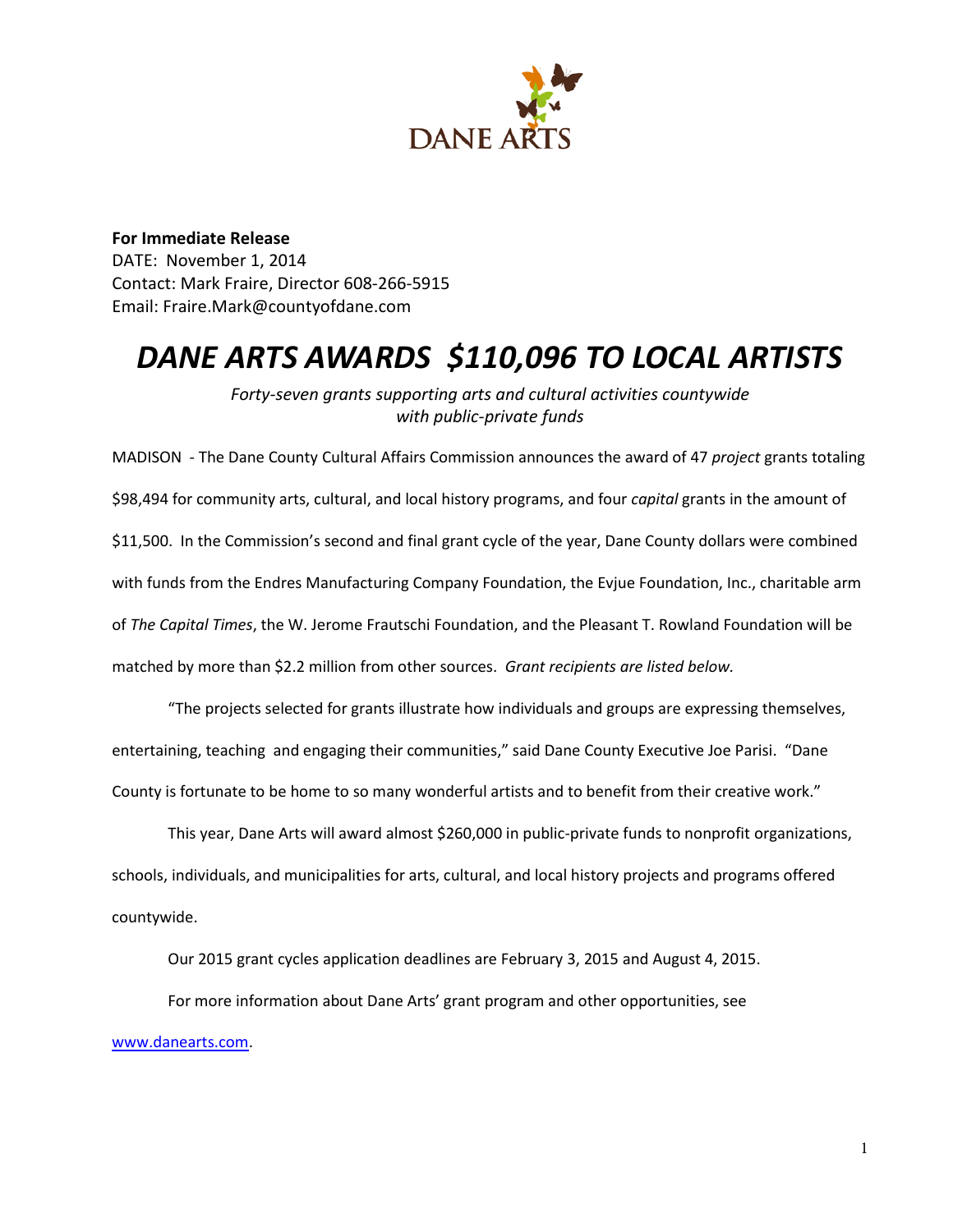

## **ARTISTS AND GROUPS RECEIVING 2014 GRANTS**

#### **Arts in Education**

**American Players Theatre, \$2,865** *for Potency of Poetry project*, a week-long, in-school residency program utilizing the unique performance skills of APT's teaching artists to infuse students with an enthusiasm and enhanced appreciation of words, language and storytelling, laying the groundwork for a student population better equipped to understand and appreciate complex text such as Shakespeare's, and ultimately to become ready audience members.

**Madison Music Makers, Inc., \$2,750** *for fall and spring 2014-2015 gala concerts* Music Makers will present two, free to the public, gala concerts at Middleton Area Performing Arts Center. They will showcase about ninety children from low-income families, performing on violin, cello, guitar, bass, keyboard, drums and voice, presenting a varied repertoire of classical, blues, spirituals, and folk tunes from various cultures.

**Lake view Elementary, \$1,290** *for Welcome to the Great Green Growing Community Mural,* Our proposal converts an underutilized opportunity, a school facade, into a welcoming, public mural with the support of an artist of substance, Henry Hawkins. The eco-artistic design will send a strong message about our diversity and commitment to the arts, environment and academic excellence while honoring our culture, history and future.

#### **Dance**

**Li Chiao-Ping Dance, \$2,765,** *for Bodies of Hope,* this incorporates stories about girls and women overcoming obstacles in their lives. A hybrid of dance, spoken word, music, and video, celebrating diversity and community, "Bodies of Hope" is the featured new work in a concert that is part of LCPD's year-long celebration of its 20 years in Dane County

**Madison Ballet, \$2,340,** *for Behind the Curtains: 2015 School Performance of "The Nutcracker,* Madison Ballet's "Behind the Curtains" is a full-length performance of the holiday classic, "The Nutcracker," presented specifically for students. Combining a full-length professional ballet performance with a pre-performance Study Guide, "Behind the Curtains" provides students with a one-of-a-kind opportunity for a deeper understanding of dance and the art of ballet.

**Madison Ballet,\$1,315,** *for Spring 2015 Repertory Balanchine Ballet,* Madison Ballet intends to acquire the rights to two new ballets by choreographer George Balanchine for its final repertory production in the spring 2015. Balanchine's characteristically athletic and dynamic works offer the professional dancers of Madison Ballet unparalleled opportunities for artistic development while engaging new and dance-savvy audiences alike.

**Kanopy Dance Theatre Inc., \$2,265,** *for Martha Graham: In Her Footsteps,* Kanopy presents "Martha Graham: In Her Footsteps" featuring selections from Martha Graham's masterpiece "Appalachain Spring." Kanopy Directors: Thurrell's 'Miserere' (Have Mercy) is informed by Graham technique and aesthetic form; Cleary's premiere pays homage to Graham. Stanley Love, Director, Stanley Love Performance Group NYC presents 'Bonewash' celebrating Graham- deconstructed, set to pop-music.

**Kanopy Dance Theatre Inc., \$1,720,** *for Emergence: Gaia Rising,* In keeping with Kanopy's mission to present new works by local, national and international choreographers, and to encourage emerging artists, Kanopy's Emergence: Gaia Rising stages a potpourri of premieres by KDC artistic directors, dancers, guest artists. Featuring fusions of Mexican Folkloric with modern, Flamenco with ballet, Postmodern, Japanese Butoh infused works.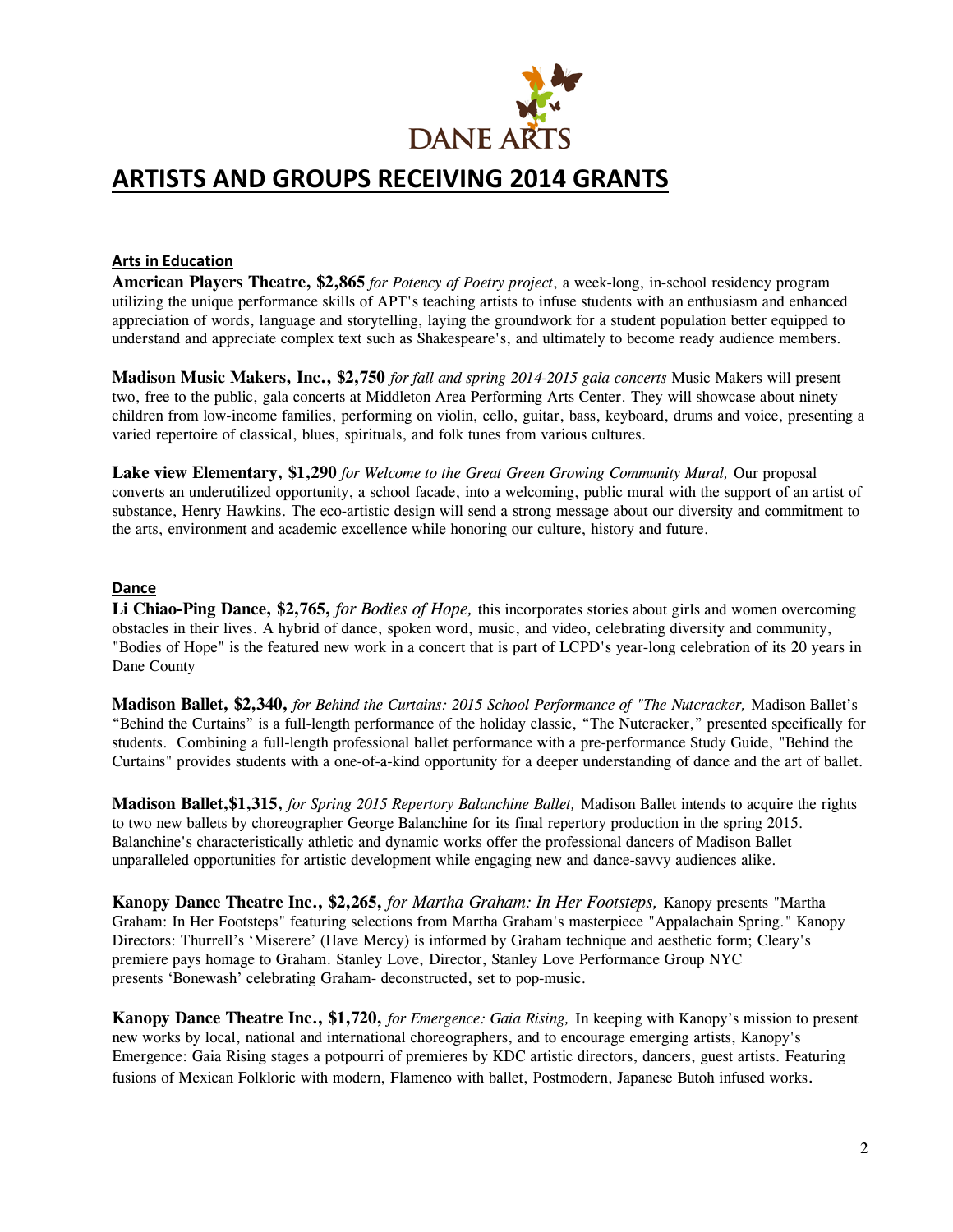

#### **Multidisciplinary**

**Music Theatre of Madison, \$1,050,** *for 35MM: A Musical Exhibition*, MTM will present the Wisconsin premiere of Ryan Scott Oliver's song cycle 35MM: A Musical Exhibition. The performance will be accompanied by a free photography exhibit at the Goodman Community Center, which will feature photos inspired by the songs

**Overture Center, \$2,485,** *for 2015 International Festival,* Overture's International Festival weaves tapestries of performances, crafts and foods with sounds, smells and flavors as vibrant as the costumes adorning the performers. We give voice to languages and cultures from around the world, and all the performers call Dane County home. One day every year, Local goes Global!

**Opera for the Young, Inc., \$1,720,** *for Family Opera Day featuring "Beauty and the Beast,* Opera for the Young presents its fifth annual Family Opera Day at the Overture Center for the Arts on May 30th, 2015. A free performance of "Beauty and the Beast" will be complemented with workshops in theater, music, and design with assistance from the Madison Youth Choirs and Madison Children's Museum.

**Simpson Street Free Press, \$1,300,** *for where in Dane County is the Simpson Street Free Press? Series,* SSFP's "Where in Dane County" series brings local history and the arts alive for young readers. This project acts as a portal; it's how we teach local history and the arts. These feature stories lead young readers to fascinating content that celebrates history, performance, and the arts in Dane County.

**Boys and Girls Club of Dane county, \$3,510,** *for Music Matters: Growing a Love for Jazz and Classical Music in Our Community's Youth,* Boys & Girls Club of Dane County, Greater Madison Jazz Consortium, and Wisconsin Chamber Orchestra will provide 3 cycles of "Music Intensive" experiences for youth with individual and group lessons, ensembles, music appreciation; live music event attendance; allied activities in BGCDC's arts programs; and culminating performance featuring participants and welcoming the public.

#### **Music**

**Sound Health \$500,** *for Music Outreach Program,* The effects of listening to music have shown to bring comfort to hospital patients by easing pain, lowering blood pressure and improving coping abilities. UW-Madison School of Music's outreach program, Sound Health, aims to enrich UW Hospital by bringing live classical music performances to public spaces and enhance the healing environment.

**Madison Youth Choir, \$1,435, for** *5th Annual Madison Boychoir Festival,* The effects of listening to music have shown to bring comfort to hospital patients by easing pain, lowering blood pressure and improving coping abilities. UW-Madison School of Music's outreach program, Sound Health, aims to enrich UW Hospital by bringing live classical music performances to public spaces and enhance the healing environment.

**Grace Presents, \$1,680**, *for Grace Presents Concert Series,* Grace Presents is a monthly concert series that is free and open to the public. The hour-long programs take place at Grace Episcopal Church at noon on one Saturday each month. Programs range from classical instrumental and vocal chamber music to blues, bluegrass, folk, jazz, and world music.

**Wisconsin chamber Choir, \$930,** *for Performance of "Our Orphaned Souls" by Giles Swayne* **the** Wisconsin Chamber Choir will perform the world premier of "Our Orphaned Souls," with text from Moby Dick, by British composer Giles Swayne.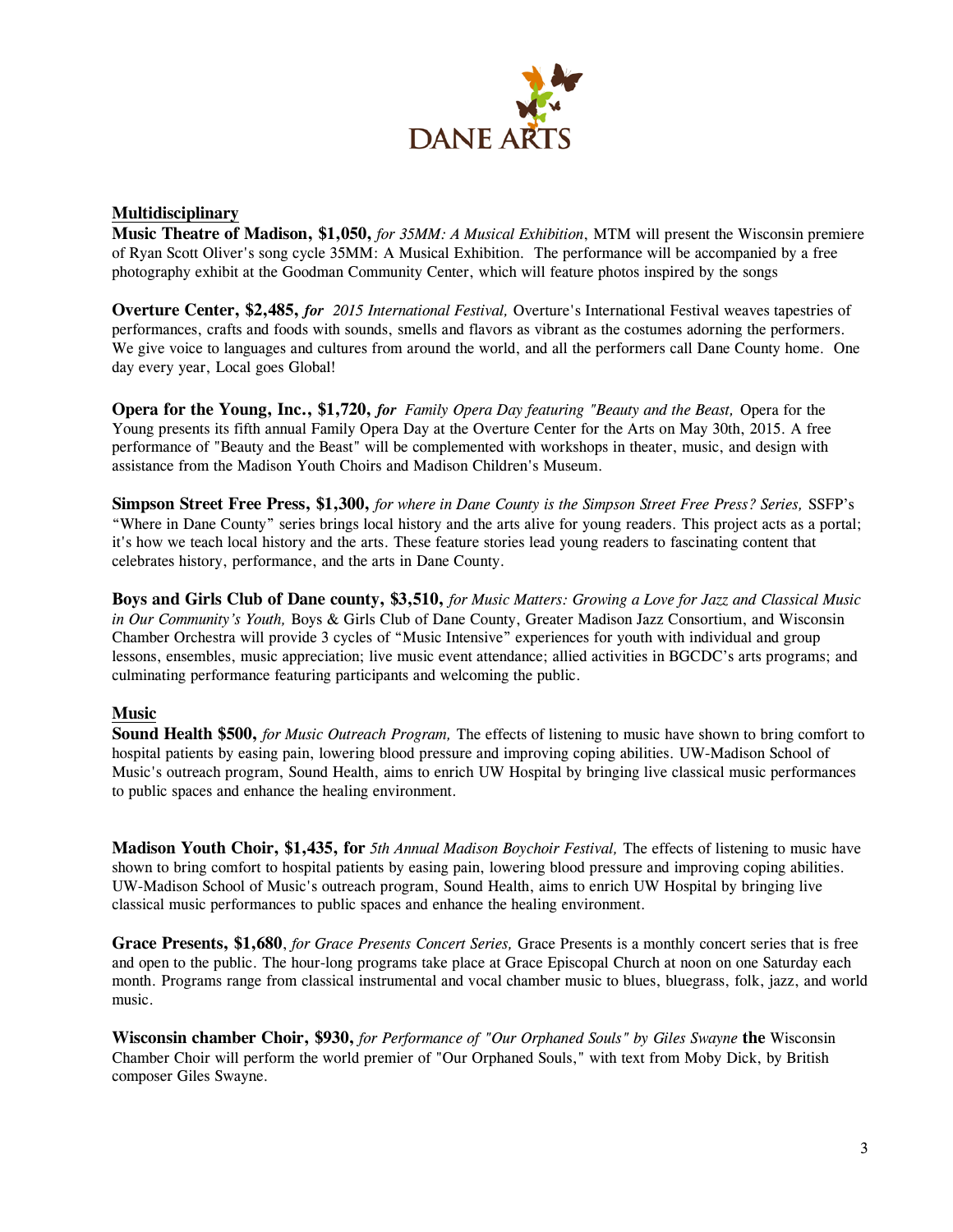

**Madison Youth Choirs, \$3,210,** *for 2015 Spring Concert Series,* In preparing for the Spring Concert Series, the Madison Youth Choirs will engage in a semester-long theme exploring the art of movement and the ways in which singers can learn to use their whole bodies as instruments. MYC will welcome guest artists from the School of Madison Ballet and Dalcroze Eurhythmics instructor Diana Popowycz to collaborate with the choirs throughout the semester.

**Middleton Community, \$2,780,** *for Winter and Spring Concerts Featuring Young Artists from Dane County,* The Middleton Community Orchestra will present two concerts, featuring 70 Dane County musicians that comprise the orchestra in collaboration with guest artists Andy Olson, oboe and Thomas Kasdorf, piano. Guest conductor Kyle Knox and regular conductor Steve Kurr will conduct one concert each

**Madison Opera, Inc., \$3,820,** *for Student Matinee Arts Education Program,* Madison Opera's Student Matinee program features Stephen Sondheim's "Sweeney Todd" on February 4, 2015 in the Capitol Theater and Gioachino Rossini's "The Barber of Seville" on April 22, 2015 in Overture Hall. For over 30 years, Madison Opera has introduced students throughout Dane County to the classical performing arts through fully-staged opera performances.

**John Duggleby, \$815,** *for Affordable Beat Generation Drum Circles/Kitchen Bands for Seniors/Disabled People,* **My** project provides enjoyable, participatory percussion-oriented musical sessions in fully accessible environments for senior/disabled adults who would not receive such opportunities otherwise. The physically and mentally stimulating interactivity helps extend the resources for enrichment programs for senior centers and healthcare organizations.

**Con vivo! Music with life, \$1,195**, *for "Girls Rule",* presents a performance of live chamber music by women composers on Friday, March 13, 2015 at 7:30 pm at First Congregational Church in Madison. A professional chamber music ensemble comprised of seven core musicians who draw on their experience with the Madison Symphony Orchestra, Wisconsin Chamber Orchestra and other regional performing groups to deliver dynamic and high-caliber performances.

**PEBOGA, \$2,630,** *for 2014 Fall Gospel Fest,* Fall Gospel Fest is a one-day inspirational music event that serves as a platform for both contemporary and traditional gospel music and features national recording artists who share the stage with local artists.

**Wisconsin Youth Symphony Orchestras, \$2, 245, for** *Evelyn Steenbock Fall Concerts,* The Evelyn Steenbock Fall Concerts serve as the first performances of the WYSO season, in which our diverse group of young musicians can display their talents and reap the rewards of their hard work. The Steenbock Concerts series is dedicated to private and school music teachers, who will be honored for their great efforts in advancing music education.

**Madison Symphony, \$2,675** *for fall youth concerts 2014,* The MSO's Fall Youth Concerts bring area elementary and middle school students into a world-class concert hall to experience live classical music performed by a professional symphony orchestra. The concerts are performed by the Madison Symphony Orchestra in Overture Hall and feature the MSO's Fall Youth Concerto Competition winners.

**Madison Symphony, \$2,675** *for spring young people's concert 2015*, The MSO's Spring Young People's Concert brings middle and high school students into a world-class performing arts center to experience live classical music performed by a professional symphony orchestra. Performed by the MSO and Maestro John DeMain at Overture Center, the SYPC features the MSO's Bolz Young Artist Competition winners.

**Madison music Collective, \$2,760** *for MMC Jazz spans 2014-2015*, The Madison Music Collective's "Jazz On A Sunday" series will highlight vocalist Connie Evingson with Laura Caviani, piano and Pete Whitman, sax; trumpeter Russ Johnson Quartet; vibraphonist Christian Tamburr and local musicians; the Chicago Yestet. MMC will cosponsor a workshop with the Wisconsin Union Theater featuring drummer Terri Lyne Carrington.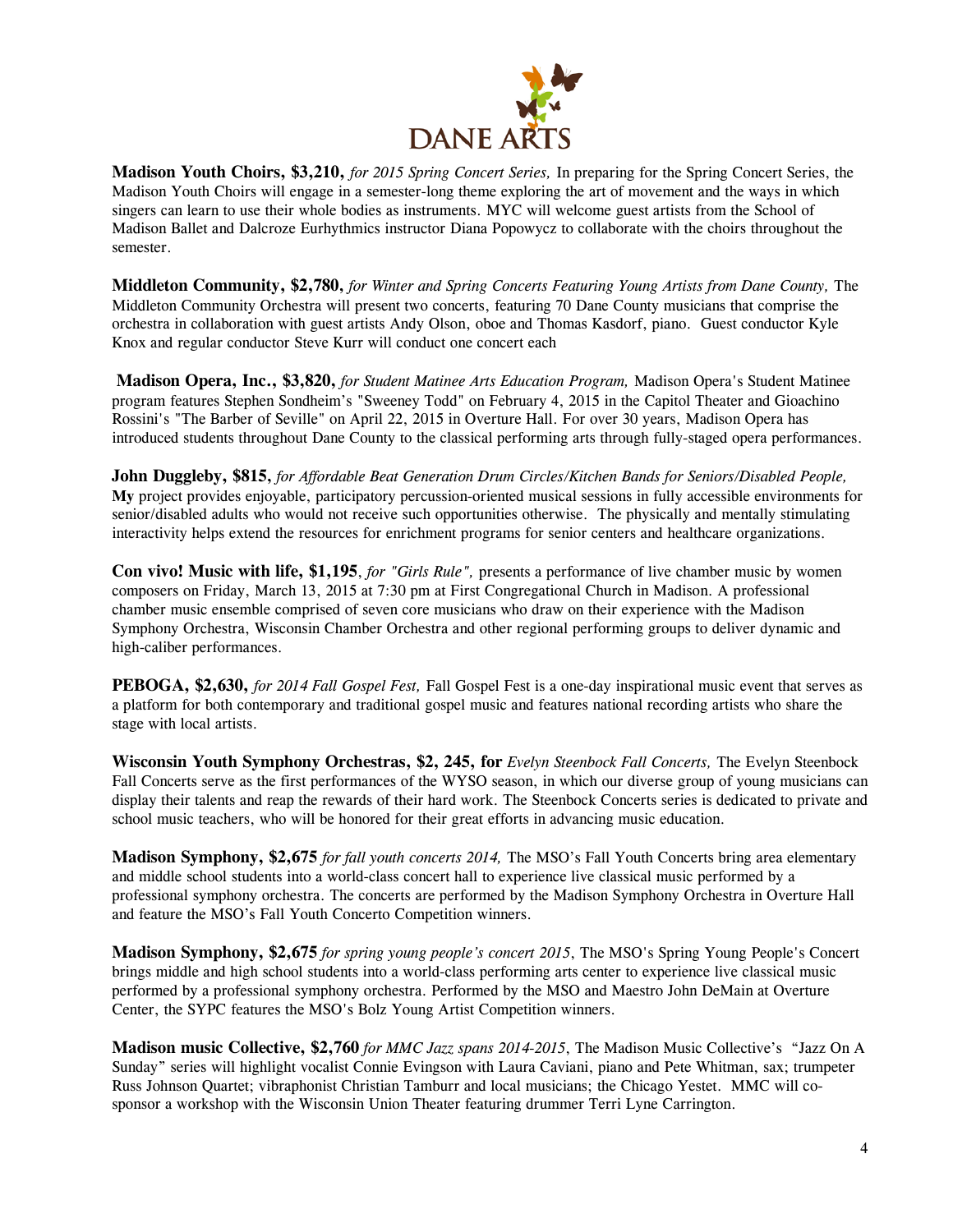

**Wisconsin Youth Symphony Orchestras, \$2,385** *for winterfest concerts*, The Winterfest Concerts, performed by WYSO's 365 young musicians in four orchestras, feature the most challenging repertoire of the year. These performances inspire WYSO members to increase their instrumental skills, listen closely to their fellow musicians, and give a stunning display of their talents to an appreciative audience.

**Con vivo! Music with life, \$1,095** *for con vivo! Presents "German Masters",* presents a performance of live chamber music by German composers on Saturday, June 6, 2015 at 7:30 pm at First Congregational Church in Madison.

**City of Madison, \$3,105,** *for concerts on the rooftop on Monona terrace,* for nearly two decades, Concerts on the Rooftop at Monona Terrace have provided an opportunity for thousands of music fans to enjoy the spirit of Dane County in a world class venue at no charge. The six concerts showcase a variety of music, opportunities for dance, great food and spectacular views!

**Madison Bach Musicians, \$2,900** *for Pygmalion*, Madison Bach Musicians will perform Jean-Philippe Rameau's 1745 opera-ballet Pygmalion on April 17 & 19, 2015. The concerts feature a 22-piece baroque orchestra, four outstanding vocal soloists, and four dancers. On April 18 MBM will perform an outreach event at UW-Madison School of Music featuring selections from Pygmalion.

**Dimensions in sound and the studio orchestra Inc., \$1,205** *for Senior Living Establishments Concerts Project,* DISSO is made up of two non-profit musical groups (50 musicians) dedicated to preserving and presenting classical works of the Big Band era and symphonic orchestral music. We bring professional quality music to senior living establishments, no longer able to seek out this music due to advanced age or disabilities.

**Music con Brio, Inc., \$2,965** *for third annual community concert series,* in 2014-15, Music con Brio students will perform two community concerts in Madison, working in partnership with diverse local professional artists and exploring different types of ethnic and contemporary classical music. These concerts will provide motivating performance opportunities for the students, outreach to the wider community and exciting collaborations across arts organizations.

### **Theatre**

**Children's Theatre of Madison, \$2,340** *for The music lesson,* CTM will present The Music Lesson, an awardwinning young adult drama that weaves together classical music with the events of the Bosnian War and the innocent victims it left behind. It's a tale of two countries, two families, two generations, and the ways they teach and heal each other.

**Children's Theatre of Madison, \$2,105** *for A Midsummer Night's Dream,* In March 2015, CTM presents A Midsummer Night's Dream, one of Shakespeare's most humorous and accessible plays. The lives of four young Athenians and a troupe of wannabe actors are forever changed when they enter an enchanted forest where mischievous fairies wreak havoc and the forces of nature collide.

**Playtime Productions, \$2,520** for The Snow Queen, Playtime Productions follows Gerda on her quest to find her friend, ensnared by a powerful sorceress, to the land of the SNOW QUEEN at 15 Dane County venues, at low cost for the entire family. Laugh at the antics of the crow and the zany Lady Summer on this perilous journey.

**Forward Theater, \$2,340** *for Vanya and Sonia and Masha and Spike" production* Project, Forward Theater Company will present the Wisconsin premiere of the 2013 Tony Award winner for Best Play Vanya and Sonia and Masha and Spike by Christopher Durang. The play will be presented at Overture Center for three weeks in April 2015, and will be complemented by pre-show talks every Thursday and Sunday and post-show talkbacks after every performance.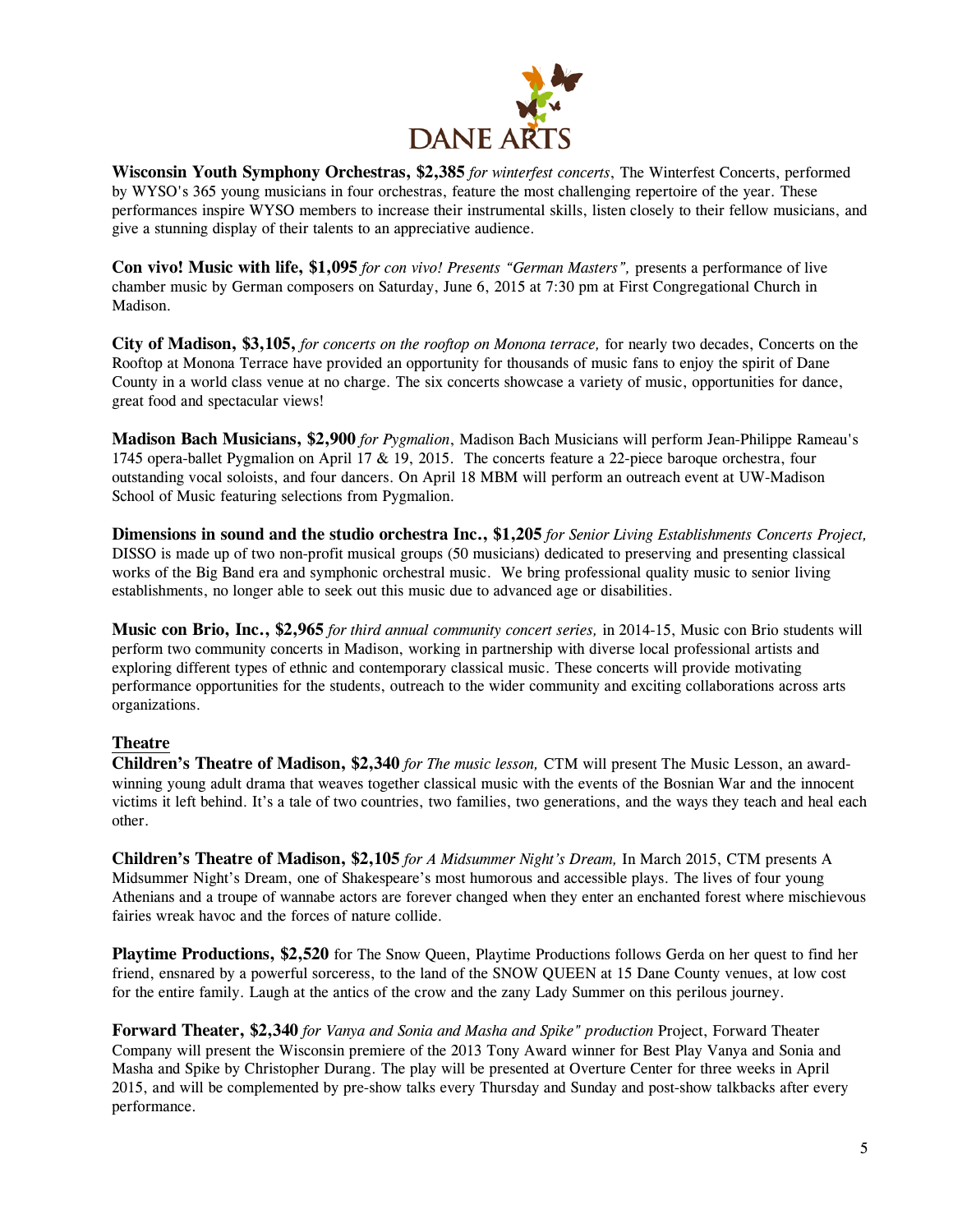

**Playtime Productions, \$2,105** *for Snow White,* Mistreated by a jealous queen and abandoned in a desolate wood, Playtime Productions helps SNOW WHITE find a new whimsical home among a family of small strangers. Encounter the adventure of her persistence and bravery through danger at 15 Dane County venues at low cost for the entire family.

**Four Seasons Theatre, \$3,010** *for Great American Songbook Project* - A Grand Night for Singing, Four Seasons Theatre's Great American Songbook Project features both year round outreach concerts at retirement communities and assisted living centers (12 programs annually) as well as ticketed performances for one weekend at the Overture Center each year. For the 2014-2015 season our program, A Grand Night for Singing, will feature the music of Richard Rodgers and Oscar Hammerstein II.

**First Act Children's Theatre, \$685** *for Class Act: Bringing Live Performance to School,* First Act Children's Theatre's Class Act brings lively theatre to elementary schools across Dane County. A Friend In Need explores the joys and challenges of friendship and what it means to be a good friend. With music, puppetry and movement, Class Act brings high energy and fun to a serious subject.

**StageQ, Inc., \$560,** *for Christmas with the Crawford's" - Community Outreach Project,* StageQ will produce "Christmas with the Crawford's" and host a series of community talkbacks throughout the play's run, with talkback speakers like Madison Drag Impersonators, the cast , and design team members. In addition the playwright, Richard Winchester, will take part in a community panel.

#### **Visual Arts**

**Madison Museum of Contemporary Art, \$2,760** *for Narayan Mahon: Lands in Limbo,* The Madison Museum of Contemporary Art is proud to present Narayan Mahon: Lands in Limbo, the first solo museum exhibition of work by Narayan Mahon, a Madison-based photographer. Through this series of photographs, Mahon artfully documents the experiences and complexities of life in unrecognized countries.

**Chazen Museum of Art, \$1,675** *for Spring 2015 Exhibition of Contemporary Chinese Art Project,* Based upon the museum's groundbreaking work to introduce Americans to Xu Bing -- now a global artistic superstar, and through onthe-ground research to identify emerging artists, this exhibition will showcase top artists from China's prolific and provocative contemporary art movement -- most of whom are utterly new to American or Western audiences

**Wisconsin Academy of Sciences, Arts & Letters**, **\$3,180** *for Waterways: Sarah FitzSimons, Marsha McDonald, John Miller, and Roy Staab (March 10-May 10, 2015) Project,* Waterways will pair the work of four Wisconsin visual artists (Sarah Fitzsimons, Marsha McDonald, John Miller, and Roy Staab) with a series of interdisciplinary programs about the science and cultural stories surrounding Wisconsin waters. In addition to sharing four significant artists' vision and expression with our visitors, Waterways will inspire viewers to reflect on their own relationship with the waters around us.

**NAMI Wisconsin, \$954** *for 9th Annual Healing Art Show,* NAMI Wisconsin hosts its Annual Healing Art Show as part of Mental Illness Awareness Week. The show displays works from creative individuals who have experienced mental illness. The purpose of the show is to break down stigma surrounding mental illness by highlighting talents and strengths that far overshadow mental illness.

**Monona Bay Neighborhood Association, \$3,510** *for Brittingham Garden Place Making Project,* The Brittingham Garden Place Making Project will commission a sculptural archway with ornamental benches and fence at a community garden located on the bike path in the City of Madison's Brittingham Park. The components of the project feature leaf-like elements creating a tranquil gathering spot for gardeners, neighbors, and passersby.